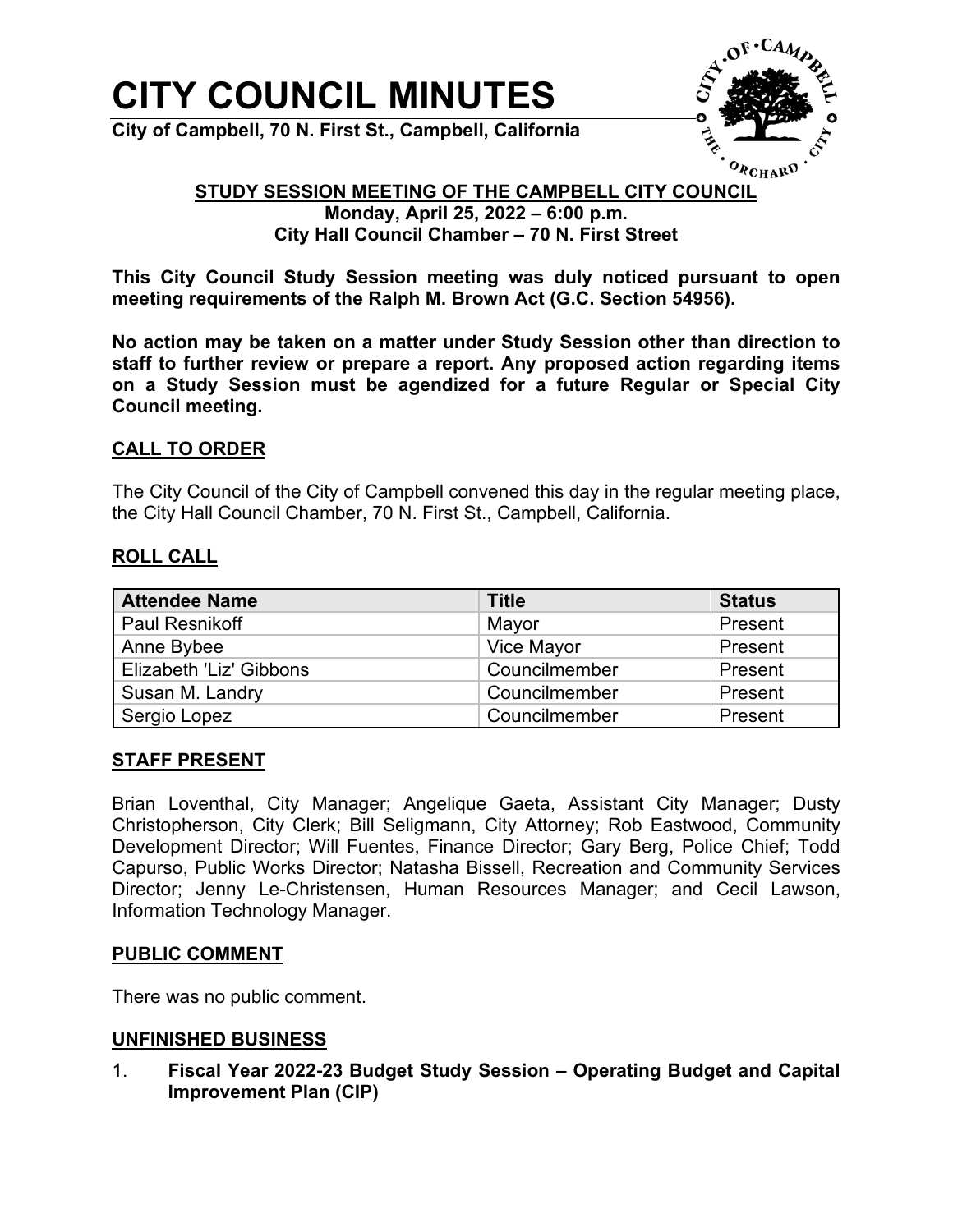Recommended Action: That the City Council receive an update and provide feedback on preliminary proposed Fiscal Year (FY) 2022-23 Operating Budget and 2022 - 2026 Five-Year Capital Improvement Plan (CIP).

City Manager Brian Loventhal introduced Staff Report dated April 25, 2022 and described the budget development process up to this point noting that tonight's proposals are in draft form, and some assumptions were made to begin the draft process. City Manager Loventhal noted that revenues have increased approximately 5% since last year but expenses have increased as well. Council elected to use some American Rescue Plan Act (ARPA) funds during the pandemic to cover budget deficits, including a \$1.3 million deficit in Fiscal Year 2021, and a \$2.1 million deficit in Fiscal Year 2022. City Manager Loventhal noted that the draft budget for Fiscal Year 2023 is showing a deficit of approximately \$1.3 million, but Staff is optimistic for the future as revenues and the economic recovery indicates improvement throughout the upcoming year.

City Manager Loventhal reviewed the general fund, noting that labor is the City's largest expense, Staff made some labor cost assumptions in the draft budget presented, as labor negotiations are in the beginning phases for Fiscal Year 2023. City Manager Loventhal reviewed some of the largest departmental changes for Fiscal Year 2023, including increased Recreation & Community Services Department activities, additional software needs for the Finance Department, an increase in Santa Clara County Fire Services costs, and funding for the Public Works Department facility condition assessments, noting that some of these changes have associated revenue offsets, such as is the case with the Recreation & Community Services Department.

Finance Director Will Fuentes reviewed the long range forecast indicating a growth of income for the City over the next few years. Director Fuentes reviewed the general fund reserve accounts noting they were drawn down due to COVID and are expected to be at pre-COVID levels by Fiscal Year 2027. ARPA funds are not allowed to be used to replenish reserve accounts.

City Manager Loventhal presented the prioritized draft personnel requests for Council consideration and feedback. In response to inquiries, City Manager Loventhal noted that the requested Public Information Officer would supplement the current outreach resources which are housed in the Police Department. This position would create a communication vision and plan for the City improving the City's website presence, social media activity, and participate in and advertise Community events.

Councilmember Gibbons requested a summary table of what drawdowns were made on the general fund reserve accounts versus what ARPA funds were used to cover, and what amounts of CARES Act funds were deposited into the general fund.

In response to an inquiry, Chief Berg explained that the Mental Health Coordinator personnel request is a request for a part-time position to take over the mental health/wellness programs for the Department and to serve as a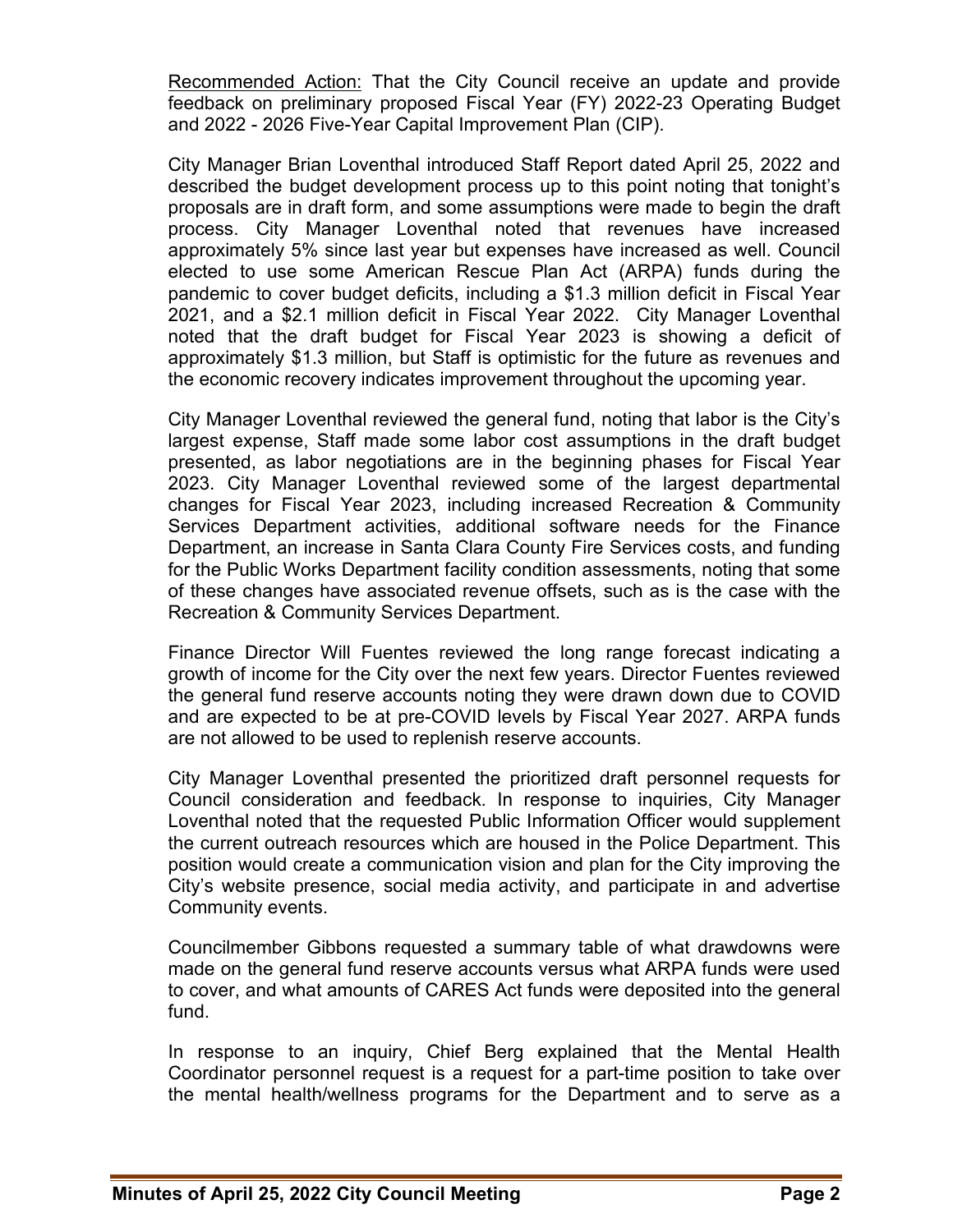confidential resource with the specialized trainings and certifications to assist personnel through difficult situations.

In response to inquiries, Director Fuentes noted that ARPA funds must be accounted for by September 2026. The Association of Bay Area Governments Insurance Pool costs to the City are expected to increase by 15-18%.

In response to an inquiry, Director Fuentes noted that the projections for TOT are showing a 50% recovery rate by the end of June 2023, and then continue to recover from there.

Councilmember Gibbons requested a table clarifying what budgetary increases are related to recovering from the pandemic, and what budgetary increases are above and beyond that level of service, particularly relating to the Recreation & Community Services Department.

Councilmembers requested clarification on the net costs for any personnel requests in addition to the justification for reclassifications.

Mayor Resnikoff opened the public hearing, there being no speakers, the public hearing was closed.

Finance Manager Norite Vong presented the Capital Improvement Plan (CIP) totaling \$89,856,660 and highlighted draft plan changes.

In response to inquiries, Public Works Director Todd Capurso clarified that the Hamilton Avenue/Hwy 17 Southbound Offramp project now totals approximately \$3 million, largely with Measure B funds, but does require approximately a \$600,000 City contribution. Director Capurso noted that the projects associated with Hwy 17 on/off ramps and the Camden Avenue interchange will remain on the project list, until all necessary funding has been identified, in total these projects will require at least a \$1.5 million city contribution before they can move forward. There may be grant opportunities in the future, but the City should be prepared to contribute approximately 20% to be the most competitive proposal during the grant review process.

In response to inquiries, Director Capurso stated that the Ainsley House roof is being addressed in two stages, once for a condition assessment, and once for a project to address the needs. The condition assessment will inform the funding needs for repairs.

Director Capurso noted the San Tomas Aquino Creek Trail, has been on the unfunded list for two years. Council confirmed consensus for removing this project from the list, as it is largely on City of San Jose property and there has been little interest in moving it forward.

Director Capurso stressed the need for a dedicated funding source or a sinking fund to address the outcome of the building condition/needs assessment and noted that once the Measure O buildings (Police building & Library building) are complete, the Civic Center building will really show its age.